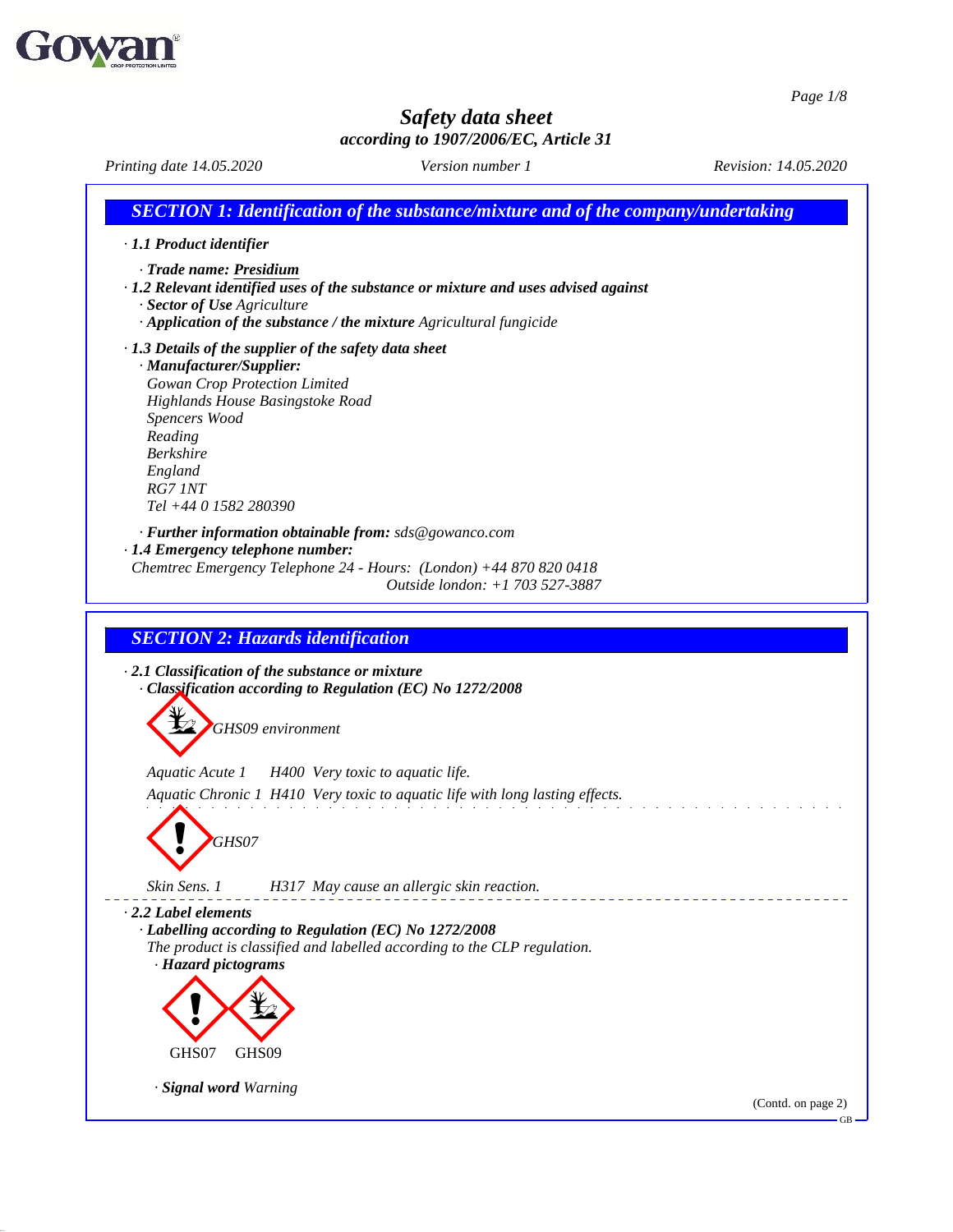*Printing date 14.05.2020 Version number 1 Revision: 14.05.2020*

## *Trade name: Presidium*

|                           |                                                                                                                                        | (Contd. of page 1) |
|---------------------------|----------------------------------------------------------------------------------------------------------------------------------------|--------------------|
|                           | · Hazard-determining components of labelling:                                                                                          |                    |
|                           | Zoxamide (ISO) / (RS)-3,5-dichloro-N-(3-chloro-1-ethyl-1-methyl-2-oxopropyl)-p-toluamide                                               |                    |
|                           | · Hazard statements                                                                                                                    |                    |
|                           | H317 May cause an allergic skin reaction.                                                                                              |                    |
|                           | H410 Very toxic to aquatic life with long lasting effects.                                                                             |                    |
|                           | · Precautionary statements                                                                                                             |                    |
| P <sub>261</sub>          | Avoid breathing dust/fume/gas/mist/vapours/spray.                                                                                      |                    |
| P <sub>272</sub>          | Contaminated work clothing should not be allowed out of the workplace.                                                                 |                    |
| P273                      | Avoid release to the environment.                                                                                                      |                    |
| P280                      | Wear protective gloves.                                                                                                                |                    |
|                           | P302+P352 IF ON SKIN: Wash with plenty of water.                                                                                       |                    |
|                           | P362+P364 Take off contaminated clothing and wash it before reuse.                                                                     |                    |
|                           | P333+P313 If skin irritation or rash occurs: Get medical advice/attention.                                                             |                    |
| P321                      | Specific treatment (see on this label).                                                                                                |                    |
| P391                      | Collect spillage.                                                                                                                      |                    |
| <i>P501</i>               | Dispose of contents/container in accordance with local/regional/national/international<br>regulations.                                 |                    |
|                           | · Additional information:                                                                                                              |                    |
|                           | To avoid risks to human health and the environment, comply with the instructions for use.                                              |                    |
| $\cdot$ 2.3 Other hazards |                                                                                                                                        |                    |
|                           | · Results of PBT and vPvB assessment                                                                                                   |                    |
|                           | $\cdot$ <b>PBT:</b> Not applicable.                                                                                                    |                    |
|                           | $\cdot$ vPvB: Not applicable.                                                                                                          |                    |
|                           |                                                                                                                                        |                    |
|                           | <b>SECTION 3: Composition/information on ingredients</b>                                                                               |                    |
|                           |                                                                                                                                        |                    |
|                           | $\cdot$ 3.2 Chemical characterisation: Mixtures<br><b>Description:</b> Mixture of substances listed below with nonhazardous additions. |                    |
|                           |                                                                                                                                        |                    |

| $\cdot$ Dangerous components:                                                               |                                                                                                          |  |
|---------------------------------------------------------------------------------------------|----------------------------------------------------------------------------------------------------------|--|
| CAS: 110488-70-5                                                                            | $\left $ Dimethomorph / 4-(3-(4-chlorophényl)-3-(3,4-diméthoxyphényl) $\left $ acryloyl) $\right $ 16.4% |  |
| ELINCS: 404-200-2                                                                           | morpholine                                                                                               |  |
|                                                                                             | $\sqrt{\triangle}$ Aquatic Chronic 2, H411                                                               |  |
| CAS: 156052-68-5                                                                            | Zoxamide (ISO) / (RS)-3,5-dichloro-N-(3-chloro-1-ethyl-1-methyl-2-oxopropyl)- $16.4\%$                   |  |
| EC number: $605-037-1$ p-toluamide                                                          |                                                                                                          |  |
|                                                                                             | $\mathcal{L}$ Aquatic Acute 1, H400; Aquatic Chronic 1, H410; $\mathcal{L}$ Skin Sens. 1, H317           |  |
| · Additional information: For the wording of the listed hazard phrases refer to section 16. |                                                                                                          |  |

# *SECTION 4: First aid measures*

*· 4.1 Description of first aid measures*

*· After inhalation:*

51.0.11

*Supply fresh air and to be sure call for a doctor.*

*In case of unconsciousness place patient stably in side position for transportation.*

*· After skin contact: Immediately wash with water and soap and rinse thoroughly.*

*· After eye contact: Rinse opened eye for several minutes under running water.*

*· After swallowing: If symptoms persist consult doctor.*

*· 4.2 Most important symptoms and effects, both acute and delayed No further relevant information available.*

(Contd. on page 3)GB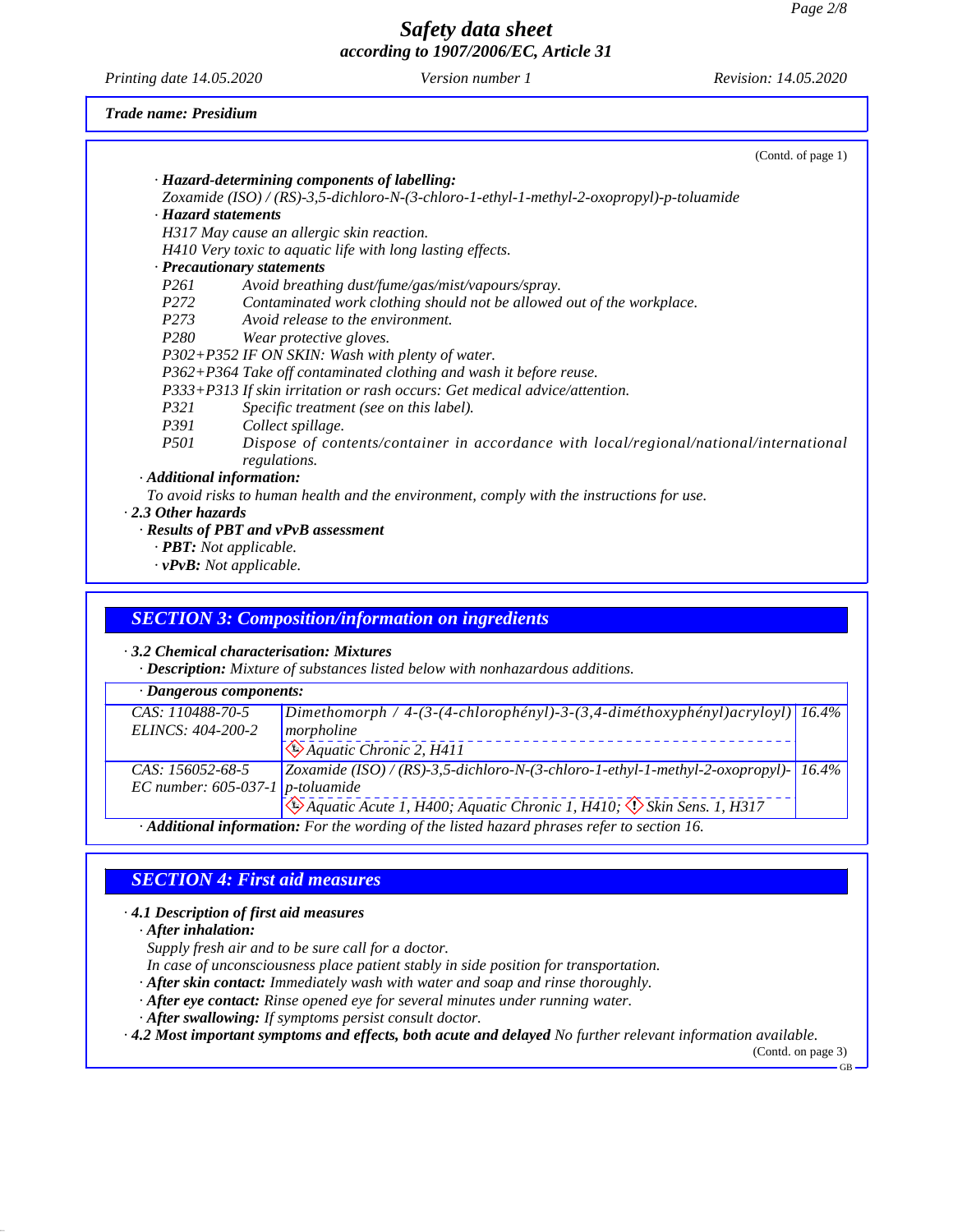*Printing date 14.05.2020 Version number 1 Revision: 14.05.2020*

*Trade name: Presidium*

#### *· 4.3 Indication of any immediate medical attention and special treatment needed No further relevant information available.*

## *SECTION 5: Firefighting measures*

*· 5.1 Extinguishing media*

*· Suitable extinguishing agents:*

*CO2, powder or water spray. Fight larger fires with water spray or alcohol resistant foam.*

- *· 5.2 Special hazards arising from the substance or mixture No further relevant information available.*
- *· 5.3 Advice for firefighters*

*· Protective equipment: Wear self-contained respiratory protective device.*

## *SECTION 6: Accidental release measures*

- *· 6.1 Personal precautions, protective equipment and emergency procedures Not required.*
- *· 6.2 Environmental precautions: Inform respective authorities in case of seepage into water course or sewage system. Do notallow to enter sewers/ surface or ground water.*
- *· 6.3 Methods and material for containment and cleaning up: Pick up mechanically.*
- *· 6.4 Reference to other sections*
- *See Section 7 for information on safe handling.*
- *See Section 8 for information on personal protection equipment.*

*See Section 13 for disposal information.*

## *SECTION 7: Handling and storage*

*· 7.1 Precautions for safe handling No special precautions are necessary if used correctly. · Information about fire - and explosion protection: No special measures required.*

*· 7.2 Conditions for safe storage, including any incompatibilities*

*· Storage:*

- *· Requirements to be met by storerooms and receptacles: Store only in the original receptacle.*
- *· Information about storage in one common storage facility: Store this product away from food or feed.*
- *· Further information about storage conditions: Keep container tightly sealed.*

*· 7.3 Specific end use(s) No further relevant information available.*

## *SECTION 8: Exposure controls/personal protection*

*· Additional information about design of technical facilities: No further data; see item 7.*

*· 8.1 Control parameters*

*· Ingredients with limit values that require monitoring at the workplace:*

*The product does not contain any relevant quantities of materials with critical values that have to be monitored at the workplace.*

*· Additional information: The lists valid during the making were used as basis.*

*· 8.2 Exposure controls*

51.0.11

*· Personal protective equipment:*

- *· General protective and hygienic measures:*
	- *Immediately remove all soiled and contaminated clothing*
- *Wash hands before breaks and at the end of work. · Respiratory protection: Not required.*

(Contd. on page 4)

(Contd. of page 2)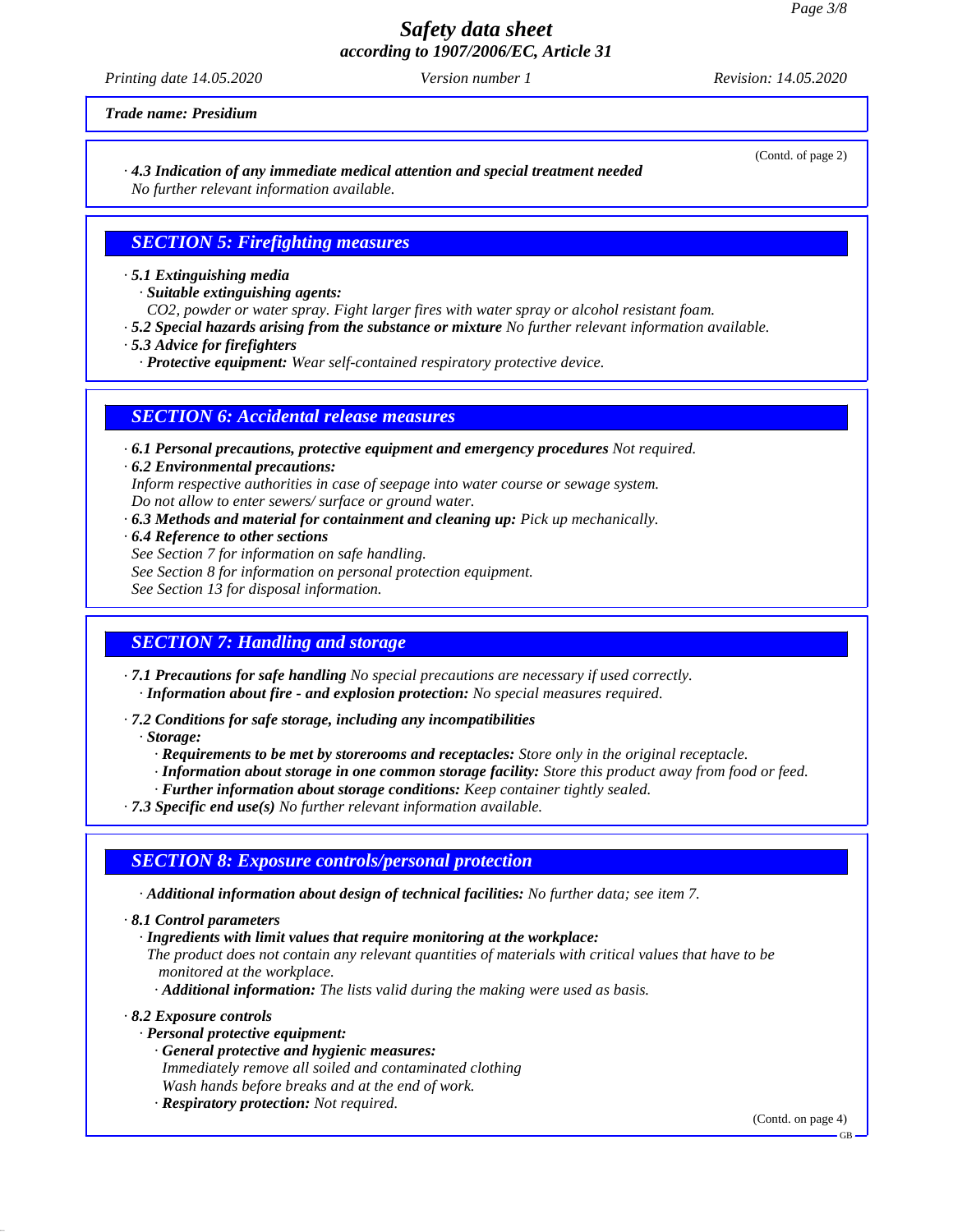*Printing date 14.05.2020 Version number 1 Revision: 14.05.2020*

(Contd. of page 3)

*Trade name: Presidium*

51.0.11

*· Protection of hands:*



*The glove material has to be impermeable and resistant to the product/ the substance/ the preparation.*

*· Material of gloves*

The selection of the suitable gloves does not only depend on the material, but also on further marks of *quality and varies from manufacturer to manufacturer. As the product is a preparation of several* substances, the resistance of the glove material can not be calculated in advance and has therefore to be *checked prior to the application.*

*· Penetration time of glove material*

The exact break trough time has to be found out by the manufacturer of the protective gloves and has to *be observed.*

*· Eye protection: Not required.*

*· Body protection: Protective work clothing*

## *SECTION 9: Physical and chemical properties*

| .9.1 Information on basic physical and chemical properties |                                               |                    |
|------------------------------------------------------------|-----------------------------------------------|--------------------|
| · General Information                                      |                                               |                    |
| $\cdot$ Appearance:<br>$\cdot$ Form:                       | Fluid                                         |                    |
| $\cdot$ Colour:                                            | Beige                                         |                    |
| $\cdot$ Odour:                                             | Characteristic                                |                    |
| Odour threshold:                                           | Not determined.                               |                    |
| $\cdot$ pH-value:                                          | Not determined.                               |                    |
| · Change in condition                                      |                                               |                    |
| · Melting point/freezing point:                            | Undetermined.                                 |                    |
| · Initial boiling point and boiling range: Undetermined.   |                                               |                    |
| · Flash point:                                             | >400 °C                                       |                    |
| · Flammability (solid, gas):                               | Product is not flammable.                     |                    |
| $\cdot$ Decomposition temperature:                         | Not determined.                               |                    |
| $\cdot$ Auto-ignition temperature:                         | Product is not selfigniting.                  |                    |
| $\cdot$ Explosive properties:                              | Product does not present an explosion hazard. |                    |
| · Explosion limits:                                        |                                               |                    |
| $\cdot$ Lower:                                             | Not determined.                               |                    |
| $\cdot$ Upper:                                             | Not determined.                               |                    |
| · Vapour pressure:                                         | Not applicable.                               |                    |
| $\cdot$ Density at 20 $\cdot$ C:                           | $1.106$ g/cm <sup>3</sup>                     |                    |
| · Relative density                                         | Not determined.                               |                    |
| · Vapour density                                           | Not applicable.                               |                    |
| · Evaporation rate                                         | Not applicable.                               |                    |
| · Solubility in / Miscibility with                         |                                               |                    |
| $\cdot$ water:                                             | Soluble.                                      |                    |
|                                                            |                                               | (Contd. on page 5) |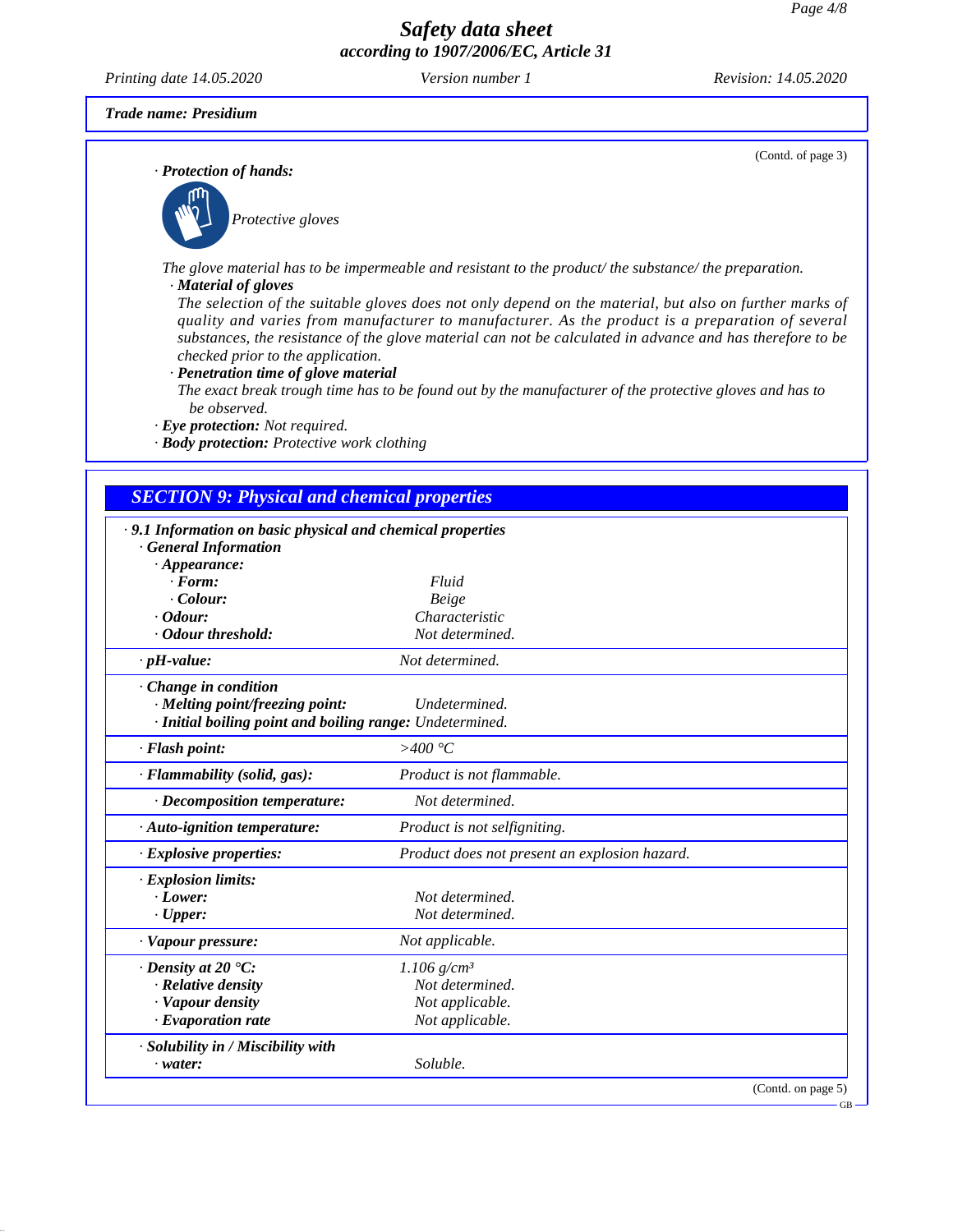*Printing date 14.05.2020 Version number 1 Revision: 14.05.2020*

(Contd. of page 4)

*Trade name: Presidium*

| · Partition coefficient: n-octanol/water: Not determined. |  |
|-----------------------------------------------------------|--|
|-----------------------------------------------------------|--|

*· Viscosity:*

 $Not$ *applicable. · Kinematic: Not applicable. · 9.2 Other information No further relevant information available.*

## *SECTION 10: Stability and reactivity*

*· 10.1 Reactivity No further relevant information available.*

- *· 10.2 Chemical stability Stable under normal conditions*
- *· Thermal decomposition / conditions to be avoided: No decomposition if used according to specifications. · 10.3 Possibility of hazardous reactions No dangerous reactions known.*
- *· 10.4 Conditions to avoid No further relevant information available.*
- *· 10.5 Incompatible materials: No further relevant information available.*
- *· 10.6 Hazardous decomposition products: No dangerous decomposition products known.*

# *SECTION 11: Toxicological information*

*· 11.1 Information on toxicological effects*

*· Acute toxicity Based on available data, the classification criteria are not met.*

### *· LD/LC50 values relevant for classification:*

| <b>Presidium</b> |                                                                                                   |
|------------------|---------------------------------------------------------------------------------------------------|
| Oral             | $ LDS0  > 2000$ mg/kg (rat)                                                                       |
|                  | Dermal $LD50$ > 2000 mg/kg (rat)                                                                  |
|                  | $\cdot$ Primary irritant effect:                                                                  |
|                  | . Skin corrosion/irritation Based on available data, the classification criteria are not met.     |
|                  | · Serious eye damage/irritation Based on available data, the classification criteria are not met. |

- 
- *· Respiratory or skin sensitisation*
- *May cause an allergic skin reaction.*
- *· CMR effects (carcinogenity, mutagenicity and toxicity for reproduction)*
	- *· Germ cell mutagenicity Based on available data, the classification criteria are not met.*
	- *· Carcinogenicity Based on available data, the classification criteria are not met.*
	- *· Reproductive toxicity Based on available data, the classification criteria are not met.*
- *· STOT-single exposure Based on available data, the classification criteria are not met.*
- *· STOT-repeated exposure Based on available data, the classification criteria are not met.*
- *· Aspiration hazard Based on available data, the classification criteria are not met.*

## *SECTION 12: Ecological information*

*· 12.1 Toxicity*

51.0.11

*· Aquatic toxicity: No further relevant information available.*

- *· 12.2 Persistence and degradability No further relevant information available.*
- *· 12.3 Bioaccumulative potential No further relevant information available.*
- *· 12.4 Mobility in soil No further relevant information available.*
	- *· Ecotoxical effects:*
		- *· Remark: Very toxic for fish*

(Contd. on page 6)

GB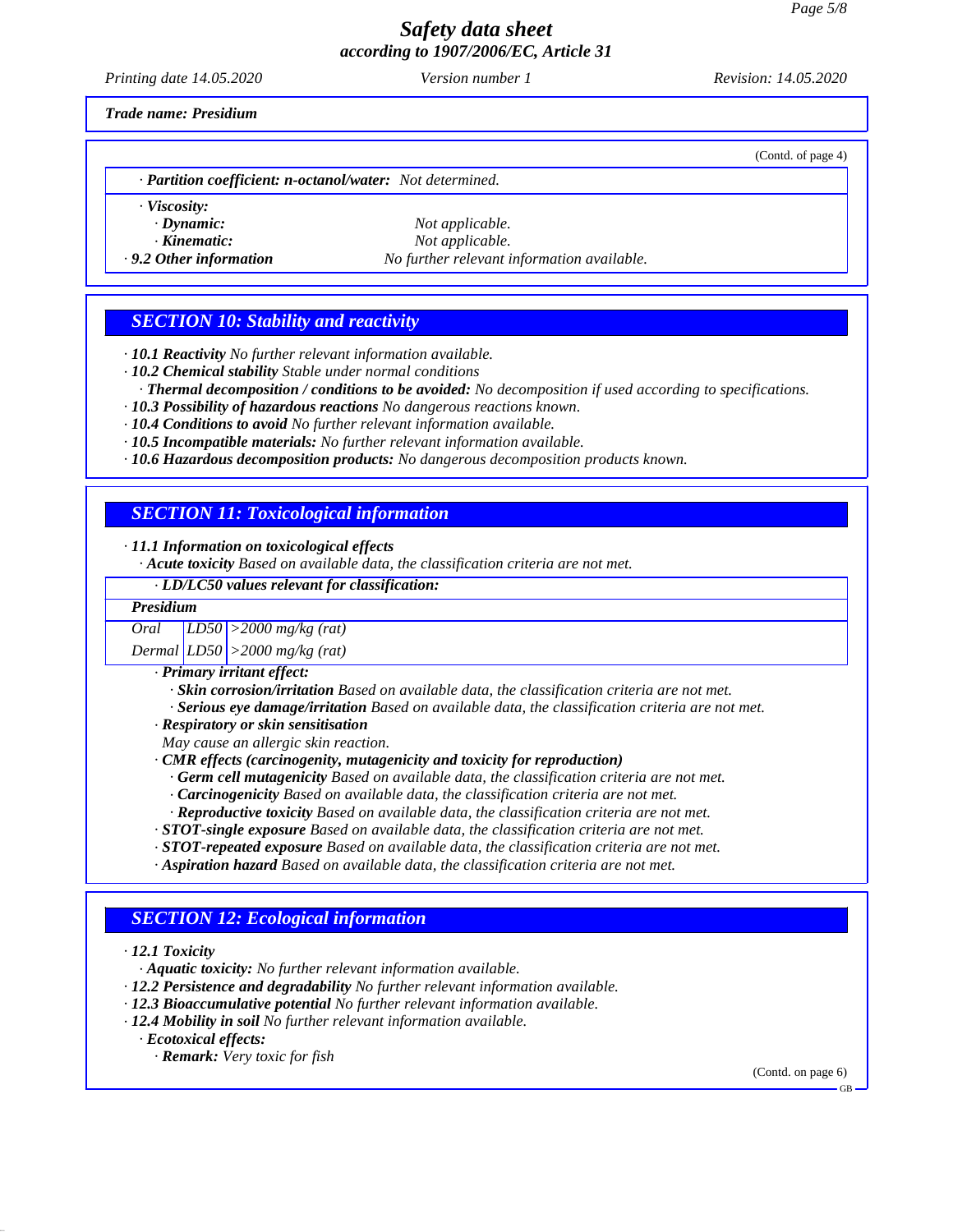#### *Printing date 14.05.2020 Version number 1 Revision: 14.05.2020*

### *Trade name: Presidium*

*· Additional ecological information:*

*· General notes:*

*Water hazard class 2 (German Regulation) (Self-assessment): hazardous for water Do not allow product to reach ground water, water course or sewage system. Danger to drinking water ifeven small quantities leak into the ground. Also poisonous for fish and plankton in water bodies. Very toxic for aquatic organisms*

### *· 12.5 Results of PBT and vPvB assessment*

*· PBT: Not applicable.*

*· vPvB: Not applicable.*

*· 12.6 Other adverse effects No further relevant information available.*

## *SECTION 13: Disposal considerations*

*· 13.1 Waste treatment methods*

#### *· Recommendation*

51.0.11

*Must not be disposed together with household garbage. Do notallow product to reach sewage system.*

#### *· Uncleaned packaging:*

*· Recommendation: Disposal must be made according to of icial regulations.*

*· Recommended cleansing agents: Water, if necessary together with cleansing agents.*

|                                           | <b>SECTION 14: Transport information</b>                                                                                         |
|-------------------------------------------|----------------------------------------------------------------------------------------------------------------------------------|
| $\cdot$ 14.1 UN-Number<br>ADR, IMDG, IATA | 3082                                                                                                                             |
| · 14.2 UN proper shipping name            |                                                                                                                                  |
| $-ADR$                                    | 3082 ENVIRONMENTALLY HAZARDOUS SUBSTANCE.                                                                                        |
| $\cdot$ IMDG, IATA                        | LIQUID, N.O.S. (Dimethomorph, zoxamide (ISO))<br>ENVIRONMENTALLY HAZARDOUS SUBSTANCE.<br>LIQUID, N.O.S. (Dimethomorph, Zoxamide) |
| $\cdot$ 14.3 Transport hazard class(es)   |                                                                                                                                  |
| ADR, IMDG, IATA                           |                                                                                                                                  |
|                                           |                                                                                                                                  |
| · Class                                   | 9 Miscellaneous dangerous substances and articles.                                                                               |
| · Label                                   | 9                                                                                                                                |
|                                           |                                                                                                                                  |
| · 14.4 Packing group                      |                                                                                                                                  |
| · ADR, IMDG, IATA                         | III                                                                                                                              |
| · 14.5 Environmental hazards:             | Product contains environmentally hazardous substances:                                                                           |
|                                           | Zoxamide (ISO) / (RS)-3,5-dichloro-N-(3-chloro-1-ethyl-1-                                                                        |
|                                           | methyl-2-oxopropyl)-p-toluamide                                                                                                  |
| $\cdot$ Marine pollutant:                 | <b>Yes</b>                                                                                                                       |
| $\cdot$ Special marking (ADR):            | Symbol (fish and tree)<br>Symbol (fish and tree)                                                                                 |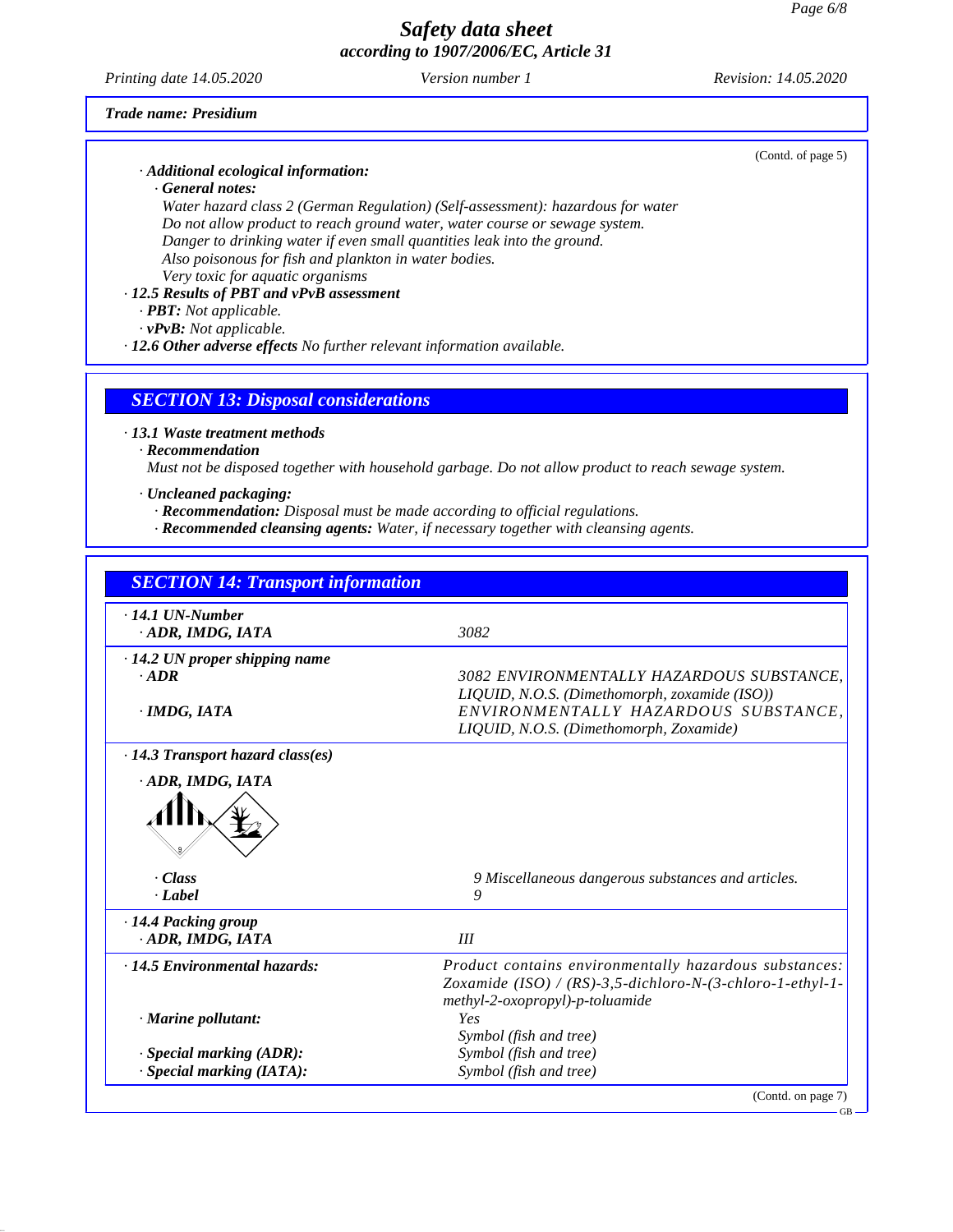GB

# *Safety data sheet according to 1907/2006/EC, Article 31*

*Printing date 14.05.2020 Version number 1 Revision: 14.05.2020*

*Trade name: Presidium*

|                                                         | (Contd. of page 6)                                        |
|---------------------------------------------------------|-----------------------------------------------------------|
| $\cdot$ 14.6 Special precautions for user               | Warning: Miscellaneous dangerous substances and articles. |
| · Hazard identification number (Kemler code):           | 90                                                        |
| · EMS Number:                                           | $F-A.S-F$                                                 |
| $\cdot$ 14.7 Transport in bulk according to Annex II of |                                                           |
| Marpol and the IBC Code                                 | Not applicable.                                           |
| · Transport/Additional information:                     |                                                           |
| $-$ ADR                                                 |                                                           |
| $\cdot$ Excepted quantities (EQ):                       | E1                                                        |
| $\cdot$ Limited quantities (LQ)                         | $5$ lt.                                                   |
| · Transport category                                    |                                                           |
| · Tunnel restriction code                               | E                                                         |
| · UN "Model Regulation":                                | UN 3082 ENVIRONMENTALLY HAZARDOUS                         |
|                                                         | SUBSTANCE, LIQUID, N.O.S. (DIMETHOMORPH,                  |
|                                                         | $ZOXAMIDE (ISO)$ ), 9, III                                |

# *SECTION 15: Regulatory information*

*· 15.1 Safety, health and environmental regulations/legislation specific for the substance or mixture*

*· Directive 2012/18/EU*

- *· Named dangerous substances - ANNEX I None of the ingredients is listed.*
- *· Seveso category E1 Hazardous to the Aquatic Environment*
- *· Qualifying quantity (tonnes) for the application of lower-tier requirements 100 t*
- *· Qualifying quantity (tonnes) for the application of upper-tier requirements 200 t*
- *· REGULATION (EC) No 1907/2006 ANNEX XVII Conditions of restriction: 3*
- *· 15.2 Chemical safety assessment: A Chemical Safety Assessment has not been carried out.*

# *SECTION 16: Other information*

This information is based on our present knowledge. However, this shall not constitute a guarantee for any *specific product features and shall not establish a legally valid contractual relationship.*

### *· Relevant phrases*

51.0.11

*H317 May cause an allergic skin reaction. H400 Very toxic to aquatic life. H410 Very toxic to aquatic life with long lasting ef ects. H411 Toxic to aquatic life with long lasting ef ects.*

### *· Department issuing SDS: Supply Chain*

*· Contact: sds@gowanco.com · Abbreviations and acronyms:* RID: Règlement international concernant le transport des marchandises dangereuses par chemin de fer (Regulations Concerning the *International Transport of Dangerous Goods by Rail) ICAO: International Civil Aviation Organisation* ADR: Accord européen sur le transport des marchandises dangereuses par Route (European Agreement concerning the International *Carriage of Dangerous Goods by Road) IMDG: International Maritime Code for Dangerous Goods IATA: International Air Transport Association GHS: Globally Harmonised System of Classification and Labelling of Chemicals EINECS: European Inventory of Existing Commercial Chemical Substances ELINCS: European List of Notified Chemical Substances CAS: Chemical Abstracts Service (division of the American Chemical Society) LC50: Lethal concentration, 50 percent LD50: Lethal dose, 50 percent* (Contd. on page 8)